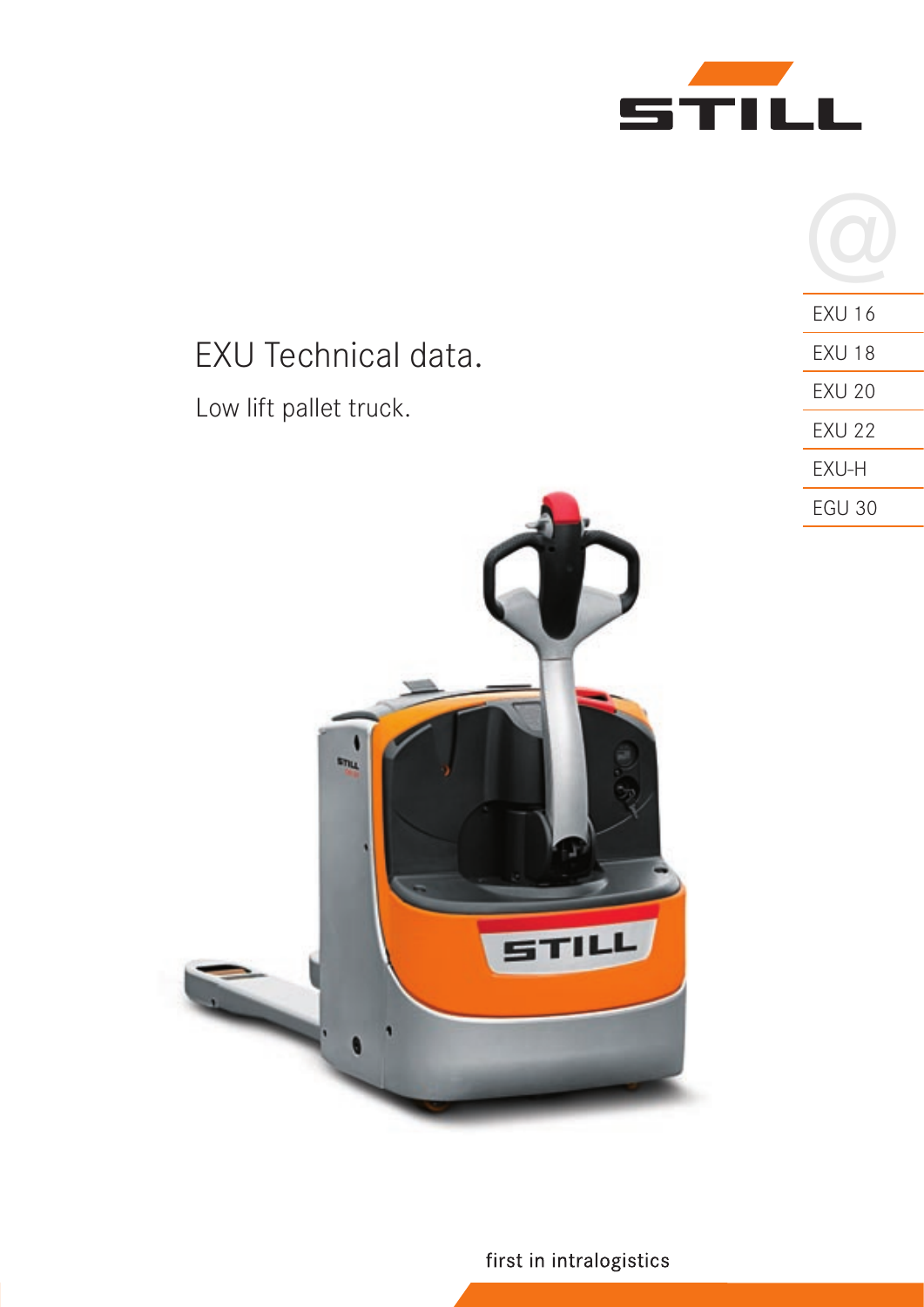|                 | 1.1  | Manufacturer                                                             |                            |                   |              | STILL                 | STILL                 |                |                |
|-----------------|------|--------------------------------------------------------------------------|----------------------------|-------------------|--------------|-----------------------|-----------------------|----------------|----------------|
|                 | 1.2  | Manufacturer's model designation                                         |                            |                   |              | EXU16                 | EXU18                 |                |                |
|                 | 1.3  | Power supply (electric, diesel, petrol, gas, mains electric)             |                            |                   |              | Electric              | Electric              |                |                |
|                 | 1.4  | Type of control (hand, pedestrian, stand-on, rider seated, order picker) |                            |                   |              | Pedestrian            | Pedestrian            |                |                |
|                 | 1.5  | Capacity/load                                                            |                            | l Q               | kg           | 1600                  | 1800                  |                |                |
| Characteristics | 1.6  | Nominal load centre                                                      |                            | l c               | mm           | 600                   | 600                   |                |                |
|                 | 1.8  | Load distance                                                            | Initial lift up/down $x$   |                   | mm           | 962/895,5             | 962/895,5             |                |                |
|                 | 1.9  | Wheelbase                                                                | Initial lift up/down y     |                   | mm           | 1304/1237,5           | 1304/1237,5           |                |                |
|                 | 2.1  | Weight (incl. Battery)                                                   |                            | kg                |              | 430                   | 430                   |                |                |
| Weight          | 2.2  | Axle loadings laden                                                      | drive end/load end kg      |                   |              | 680/1350              | 680/1350              |                |                |
|                 | 2.3  | Axle loadings unladen                                                    | drive end/load end $kg$    |                   |              | 384/104               | 384/104               |                |                |
|                 | 3.1  | Tyres (rubber, pneumatic, polyurethane)                                  |                            |                   |              | Polyurethane          | Polyurethane          |                |                |
|                 | 3.2  | Tyre size                                                                | drive end $\vert$ mm       |                   | mm           | 230 x 75              | 230 x 75              |                |                |
|                 | 3.3  | Tyre size                                                                | load end mm                |                   | mm           | 85 x 100              | $2 - 85 \times 80$    |                |                |
|                 | 3.4  | Castor wheels (size)                                                     | antriebsseitig mm          |                   | mm           | 125 x 40              | 125 x 40              |                |                |
| Wheels, Tyres   | 3.5  | Wheels, number (x=drive wheel)                                           | drive end/load end         |                   |              | $1x + 2/2$            | $1x + 2/4$            |                |                |
|                 | 3.6  | Track width                                                              | drive end $b_{10}$         |                   | mm           | 482                   | 482                   |                |                |
|                 | 3.7  | Track width                                                              | load end $ b_{11} $        |                   | mm           | 395                   | 395                   |                |                |
|                 | 4.4  | Lift height                                                              |                            | $h_3$             | mm           | 125                   | 125                   |                |                |
|                 | 4.9  | Height of tiller in drive position                                       | min/maxi   h <sub>14</sub> |                   | mm           | 740/1250              | 740/1250              |                |                |
|                 | 4.15 | Forks height lowered                                                     |                            | $h_{13}$          | mm           | 85                    | 85                    |                |                |
|                 | 4.19 | Overall Length                                                           |                            | I۱.               | mm           | 1650                  | 1650                  |                |                |
| Dimensions      |      | 4.20 Length to front face of forks                                       |                            | $\vert$ $\vert_2$ | mm           | 500                   | 500                   |                |                |
|                 | 4.21 | Overall width                                                            |                            | $b_1$             | mm           | 720                   | 720                   |                |                |
|                 | 4.22 | Forks dimensions                                                         |                            | s/e/              | mm           | 55/165/1150           | 55/165/1150           |                |                |
|                 | 4.25 | Forks external width                                                     |                            | b <sub>5</sub>    | mm           | 520/560/680           | 520/560/680           |                |                |
|                 | 4.32 | Floor clearance, centre of wheelbase                                     | Initial lift up/down $m_2$ |                   | mm           | 30/155                | 30/155                |                |                |
|                 | 4.34 | Working aisle width for pallets 800 x 1200 lengthwise (b12 x l6)         | Initial lift up/down Ast   |                   | mm           | 1954/1954             | 1954/1954             |                |                |
|                 | 4.35 | Outer turning radius                                                     | Initial lift up/down Wa    |                   | mm           | 1516/1450             | 1516/1450             |                |                |
|                 | 5.1  | <b>Traveling Speed</b>                                                   | laden/unladen   Km/h       |                   |              | 6,00/6,00             | 6,00/6,00             |                |                |
|                 | 5.2  | Lifting Speed / Time                                                     | laden/unladen $m/s$        |                   | $\mathbf{s}$ | 0,040/0,060           | 0,040/0,060           |                |                |
| Performances    | 5.3  | Lowering Speed / Time                                                    | laden/unladen   m/s        |                   | S            | 0,071/0,065           | 0,071/0,065           |                |                |
|                 | 5.8  | Max. gradeability laden                                                  | laden/unladen              |                   | %            | 14/24                 | 13/24                 |                |                |
|                 | 5.9  | Acceleration time (over 10 m)                                            | laden/unladen              |                   | S            | 7,58/6,50             | 7,65/6,50             |                |                |
|                 | 5.10 | Service brakes                                                           |                            |                   |              | electromagnetic       | electromagnetic       |                |                |
|                 | 6.1  | Drive motor, rating $S2 = 60$ min                                        |                            |                   | kW           | 1,2                   | 1,2                   |                |                |
|                 | 6.2  | Lift motor, rating at $S3 = 15%$                                         |                            |                   | kW           |                       |                       |                |                |
| Electric motors | 6.3  | Battery to IEC 254-2; A, B, C, no                                        |                            |                   |              | <b>BS</b>             | <b>BS</b>             |                |                |
|                 | 6.4  | Battery voltage, capacity K5                                             |                            | V/Ah              |              |                       |                       | $24/134 - 150$ | $24/134 - 150$ |
|                 | 6.5  | Battery weight +/- 5% (dependant on manufacturer)                        |                            | kg                |              | 165                   | 165                   |                |                |
|                 | 6.6  | Energy consumption according to VDI cycle                                |                            | kWh/h             |              | 0,38                  | 0.38                  |                |                |
|                 | 8.1  | Drive control                                                            |                            |                   |              | 3-phase pulse control | 3-phase pulse control |                |                |
| Others          | 8.4  | Noise peak at operator's ears                                            |                            |                   | dB(A)        | 68,7                  | 68,7                  |                |                |
|                 |      |                                                                          |                            |                   |              |                       |                       |                |                |

|     | 1.2   Manufacturer's model designation                                             |                                 |      | EXU16                  |          |
|-----|------------------------------------------------------------------------------------|---------------------------------|------|------------------------|----------|
|     | 1.4   Type of control (hand, pedestrian, stand-on, rider seated, order picker)     |                                 |      |                        |          |
| 2.1 | Weight (incl. Battery)                                                             |                                 |      |                        |          |
|     | 2.2 Axle loadings laden                                                            | drive end/load end              | kg   |                        |          |
|     | 2.3 Axle loadings unladen                                                          | drive end/load end              | kg   |                        |          |
|     | 4.9 Height of tiller in drive position                                             | $min/maxi h_{14}$               | mm   | Option of platform not | Option o |
|     | 4.19 Overall Length                                                                | Platform rider/pedestrian   h   | mm   | available              |          |
|     | 4.20 Length to front face of forks                                                 | Platform rider/pedestrian    2  | mm   |                        |          |
|     | 4.34 Working aisle width for pallets 800 x 1200 lengthwise ( $b_{12} \times b_0$ ) | Platform rider/pedestrian   Ast | mm   |                        |          |
|     | 4.35 Outer turning radius/Initial lift down                                        | Platform rider/pedestrian Wa    | mm   |                        |          |
|     | Outer turning radius/Initial lift up                                               | Platform rider/pedestrian Wa    | mm   |                        |          |
|     | 5.1 Traveling Speed                                                                | laden/unladen                   | Km/h |                        |          |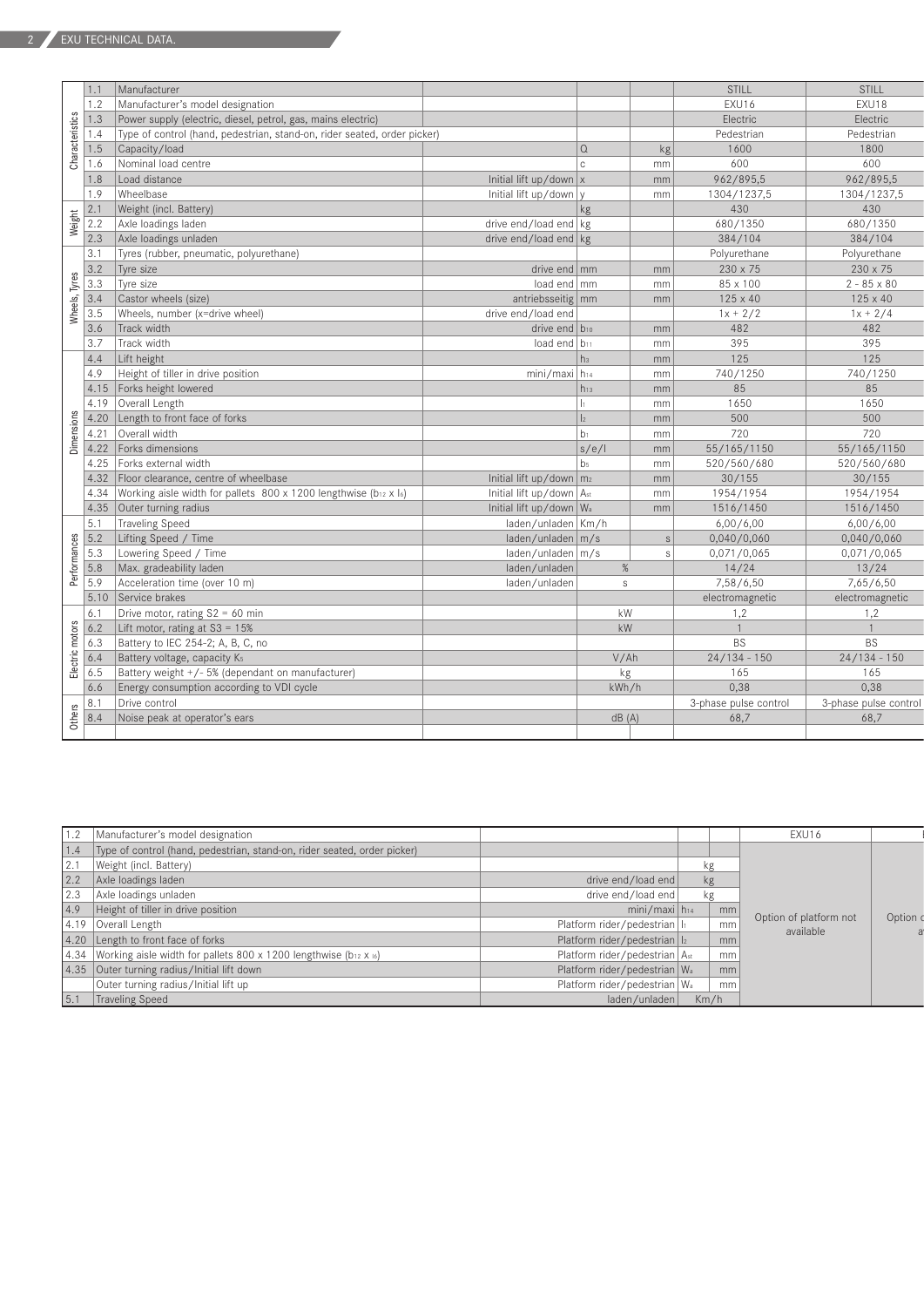| STILL                 | STILL                 |
|-----------------------|-----------------------|
| EXU20                 | EXU22                 |
| Electric              | Electric              |
| Pedestrian            | Pedestrian            |
| 2000                  | 2200                  |
| 600                   | 600                   |
| 962/895,5             | 962/895,5             |
| 1379/1312,5           | 1454/1387,5           |
| 495                   | 606                   |
| 789/1699              | 908/1833              |
| 384/104               | 384/104               |
| Polyurethane          | Polyurethane          |
| 230 x 75              | 230 x 75              |
| $2 - 85 \times 80$    | $2 - 85 \times 80$    |
| 125 x 40              | 125 x 40              |
| $1x + 2/4$            | $1x + 2/4$            |
| 482                   | 482                   |
| 395                   | 395                   |
| 125                   | 125                   |
| 740/1250              | 740/1250              |
| 85                    | 85                    |
| 1725                  | 1800                  |
| 575                   | 650                   |
| 720                   | 720                   |
| 55/165/1150           | 55/165/1150           |
| 520/560/680           | 520/560/680           |
| 30/155                | 30/155                |
| 2028/2028             | 2102/2102             |
| 1590/1524             | 1664/1598             |
| 6,00/6,00             | 6,00/6,00             |
| 0,040/0,060           | 0,034/0,043           |
| 0,071/0,065           | 0,070/0,063           |
| 11/24                 | 10/24                 |
| 8,04/6,50             | 8,04/6,50             |
| electromagnetic       | electromagnetic       |
| 1,2                   | 1,2                   |
| 1,2                   | 1,4                   |
| 2PzS                  | 3PzS                  |
| $24/200 - 250$        | $24/300 - 375$        |
| 219                   | 287                   |
| 0,38                  | 0,38                  |
| 3-phase pulse control | 3-phase pulse control |
| 68,7                  | 68,7                  |
|                       |                       |

| EXU18                       | EXU20     | EXU22     |
|-----------------------------|-----------|-----------|
|                             | Rider     | Rider     |
|                             | 545       | 656       |
|                             | 846/1689  | 908/1833  |
|                             | 384/104   | 384/104   |
|                             | 740/1250  | 740/1250  |
| of platform not<br>vailable | 1895/2285 | 1970/2360 |
|                             | 745/1135  | 820/1210  |
|                             | 2177/2545 | 2251/2619 |
|                             | 1738/2107 | 1812/2181 |
|                             | 1673/2041 | 1747/2115 |
|                             | 6,00/6,00 | 6,00/6,00 |



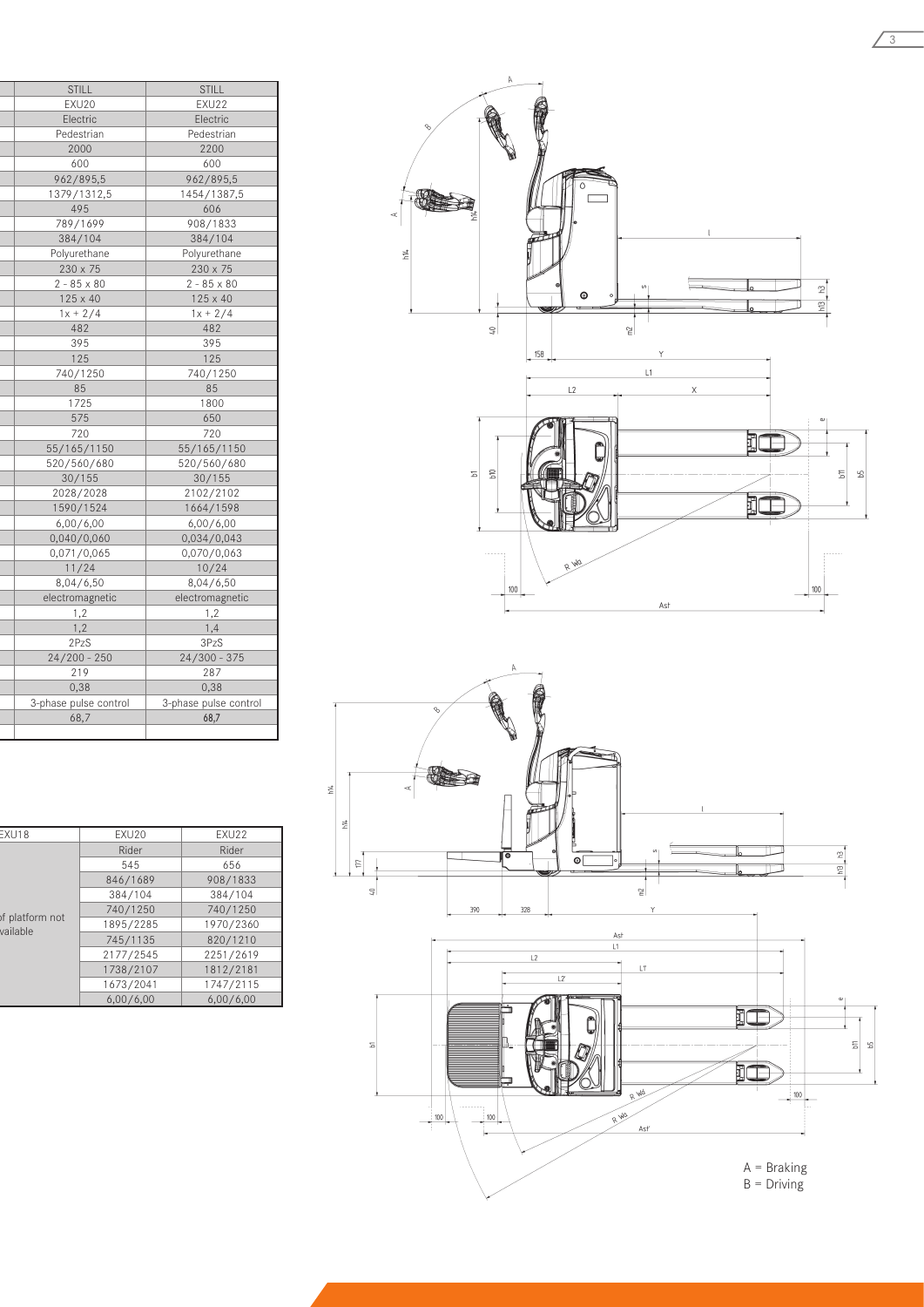Thanks to its versatility, reliability and efficiency, the new EXU low lift pallet truck from STILL offers customers the right solution for every application. Being easy and safe to use for the operator was a focal point in its development, as was the compact build. This allows it to be used even in the tightest spaces, for example, when loading and unloading lorries, in narrow warehouses, or in business operations. Together with a highly energy efficient 3-phase drive and the wide range of options, the EXU is thus the ideal low lift pallet truck for intralogistics tasks in industry, trade and logistics. The EXU is available in capacities of 1600 kg, 1800 kg, 2000 kg and 2200 kg. A hinged platform is also available as an option.

#### **Truck frame.**

- Rounded contours facilitate the use of the EXU in tight spaces, such as on a lorry or supermarket aisles, for example.
- Good floor clearance with the forks raised allows trouble free negotiation of ramps, also giving good protection to the operator's feet.
- The cover is made of reinforced polypropylene to provide very high durability which, even after an impact, retains its original form.
- Extremely robust forks made from special steel sections with monobloc cast steel fork tips provide the greatest reliability in demanding use. The shape of the fork tips allows optimal entry into all pallets.

#### **Steering.**

- Easy to use in the tightest spaces thanks to the free running tiller steering.
- When the tiller is released it is brought back automatically into the vertical braking rest position by a gas spring. Here, a gas cylinder provides a damped stop.

#### **Tiller.**

- An ergonomic arrangement of the controls, suitable for right or left handed operators. The push buttons for the horn, lifting and lowering can also be reached in one handed operation without changing grip. This allows fatigue-free operation.
- The oversized buttons have been designed with indentations and projections to allow the operator to intuitively 'feel' each function even when wearing industrial gloves.
- The arrangement of the buttons ensures the simultaneous use of different controls and functions, such as lifting and driving for example.
- Safety to the operator's hands is increased due to all round hand guards and the rounded frame.
- The switch elements (micro switches) and tiller PCB are sealed to IP 65, and all plug connectors and cable harnesses are protected to IP 54, helping to prevent the ingress of dust and water.
- The ergonomically shaped impact switch in the tiller head eliminates the risk of crushing to the operator, even with the tiller almost vertical. The EXU automatically switches from forward to reverse when the impact switch touches the operator.
- High stability of the tiller head due to the use of glass fibre reinforced polyurethane and a tiller arm made of cast aluminium.

#### **Drive.**

- Powerful, economical and hence cost saving, thanks to a 1.2 kW 3-phase drive motor.
- Excellent drivability is adaptable to demand thanks to two drive programmes, ECO and BOOST (two positions on the key switch).
- In "ECO" mode (Tortoise button), the motor runs at its normal characteristics, i.e. it draws a lower current and accelerates smoothly up to 4 km/hr. This gives a highly competitive operating period per battery charge.
- In "BOOST" mode (Hare button), the motor runs in a higher power range and offers very high torque and faster acceleration to a higher top speed of 6 km/hr, even when fully laden and regardless of gradient. In this mode, the EXU's available operating period remains the norm for its class, but productivity increases by as much as 25% in comparison.
- A speed sensor connected to the control unit provides soft, stepless acceleration of the EXU up to maximum speed, regardless of the load on the forks.
- The truck automatically brakes when the drive switch is released. When this happens - or when the driver applies the brakes - the AC motor acts as a generator and the kinetic energy which would otherwise be lost is recovered and stored in the battery.
- When stationary on a ramp, or when the drive switch is released, the controller monitors every rolling movement of the truck and prevents uncontrolled rolling back by applying the brake.

#### **Hydraulic system.**

- A compact 1 to 1.4 kW pump and motor unit allows short lift times - even when fully laden - providing high handling capacity.
- On reaching the maximum lift the pump is automatically shut off, reducing the energy consumption and servicing costs by 10 - 20%, depending on the application. The maximum pressure valve protects the truck from damage caused by overloads.

#### **Brake system.**

The braking is supplied by two independent systems:

- Soft braking with energy recovery which is activated by releasing the butterfly switch or by plugging (different braking characteristics will apply depending on the drive mode selected, i.e. "Hare" or "Tortoise").
- The totally encapsulated electromagnetic disc brake system acts as both a safety braking system and as a parking brake. The braking takes place automatically with the tiller in the horizontal or vertical position (dead man brake).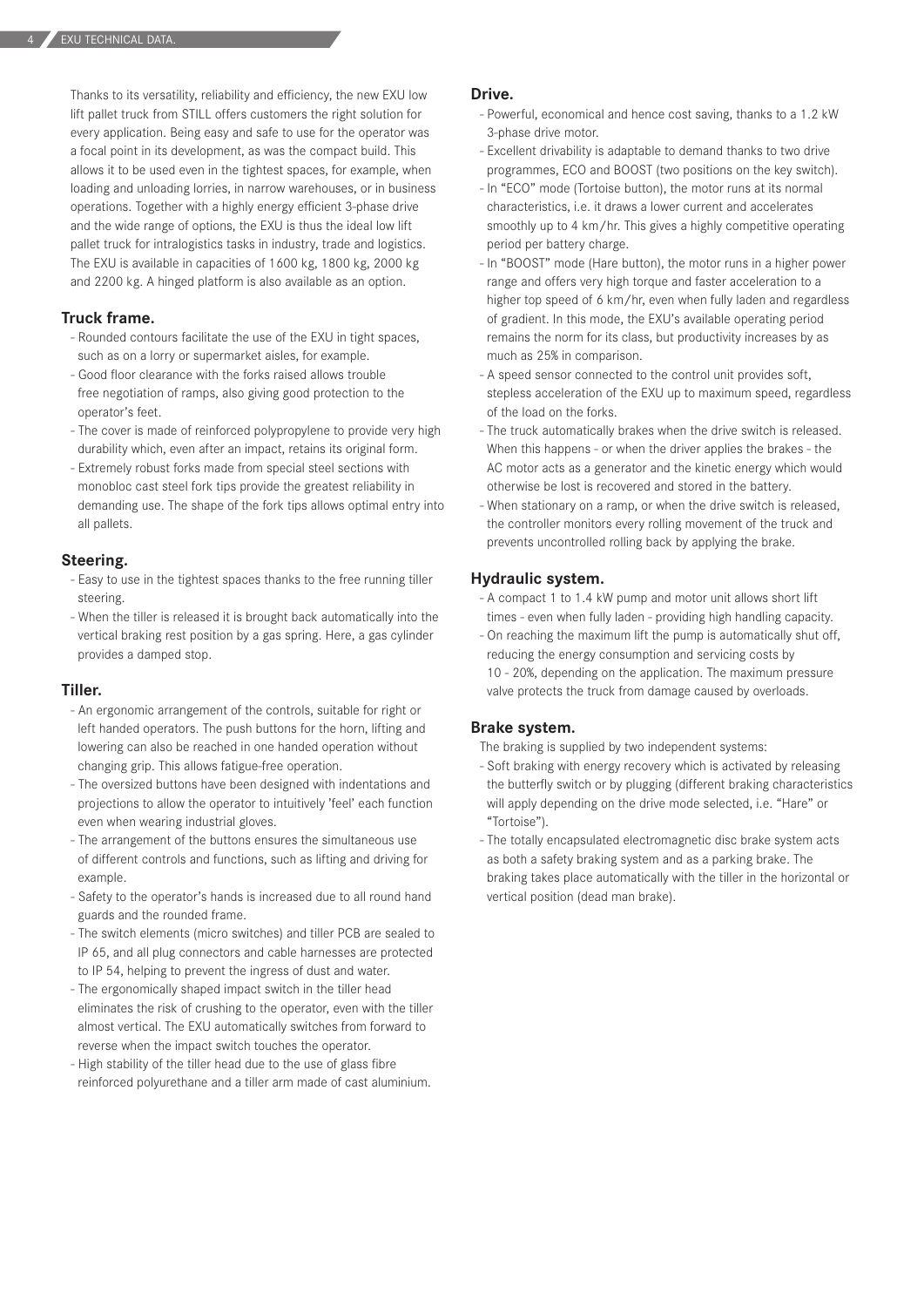#### **Battery.**

- The drive control and resulting low energy requirement allows the use of compact batteries with a lower capacity - even for longer use applications.
- Three different battery trays are available to take batteries (wet, low-maintenance or maintenance free) with capacities from 24 V/150 Ah to 24 V/375 Ah, in order to optimally match the truck to the application.
- The batteries are easily accessible and can be changed using a hoist.
- Side battery changing is available as an option for all models with tray 2 PzS.

### **Support rollers.**

- For demanding applications such as driving on ramps the centrally driven EXU has extremely robust support castors.
- These can be easily and quickly adjusted from above.

#### **Load rollers.**

- Tandem rollers as standard (except for EXU 16 with single rollers).
- Greased axles with lubricating facilities are also available for use in damp environments.

#### **Drive wheel.**

- Polyurethane as standard.
- The particularly large dimensions (Ø 230 x 75 mm) guarantee excellent traction for every application, however hard.

#### **Standard equipment.**

- Fork lengths of 800 mm, 1000 mm, 1150 mm, 1200 mm, 1400 mm or 1600 mm (others on request). For the EXU 20, lengths of 1800 mm and 2400 mm are also available.
- Fork widths of 520 mm, 560 mm or 680 mm.
- 3 position switch with 2 drive modes ("Hare"/"Tortoise").
- Combi instrument for battery state of charge with integral hoist cut out and work hour meter.
- Integral storage compartments designed for pens, drinks, DIN A4 documents, etc.
- Writing surface with integral paper clip.

# **OPTISPEED 3.0**

With the latest development of the AC Controller in combination with a redundant angle sensor in the tiller, STILL has incorporated an innovative, ergonomic, safe function.

- The speed will automatically be adjusted to suit the angle at which the tiller is held, thus slow travel is possible with the tiller vertical, making manoeuvring in the tightest space very easy and safe and also making it practically impossible to drive over your feet even in the tightest of spaces.

## **Optional.**

- Load backrest 1700 mm high.
- Sprung, hinged stand-on platform on the EXU 20.
- Different versions of the drive wheel for optimal traction and clean floors (solid rubber, non-marking, etc.).
- Axles with greasing provision for damp environments.
- Integral on-board charger compatible with all battery capacities.
- Cold store version down to minus 30° C.
- Unique modular accessory system thanks to multi-function bracket.
- Adjustable A4 writing surface.
- Access control by a PIN code entry.
- Access control management with STILL FleetManager.

#### **Safety.**

- Trucks comply with the EC guideline 98/37 and carry the CE symbol.
- STILL is certified to ISO 9001.

#### **STILL EXU pedestrian low lift pallet truck.**

- A wide range of variants and options for different intralogistics tasks.
- 2 driving programmes, ECO and BOOST, for optimised economy or maximum power.
- Tiller grip optimised for right and left handed operatives, Enclosure Class IP 65.
- Optispeed control of the speed dependent on the tiller angle, for high operating safety.
- Compact build for efficient working in narrow spaces.
- Robust fork tips in cast steel with optimised shape for easy pallet pick up.
- Practical, easily reached storage compartments.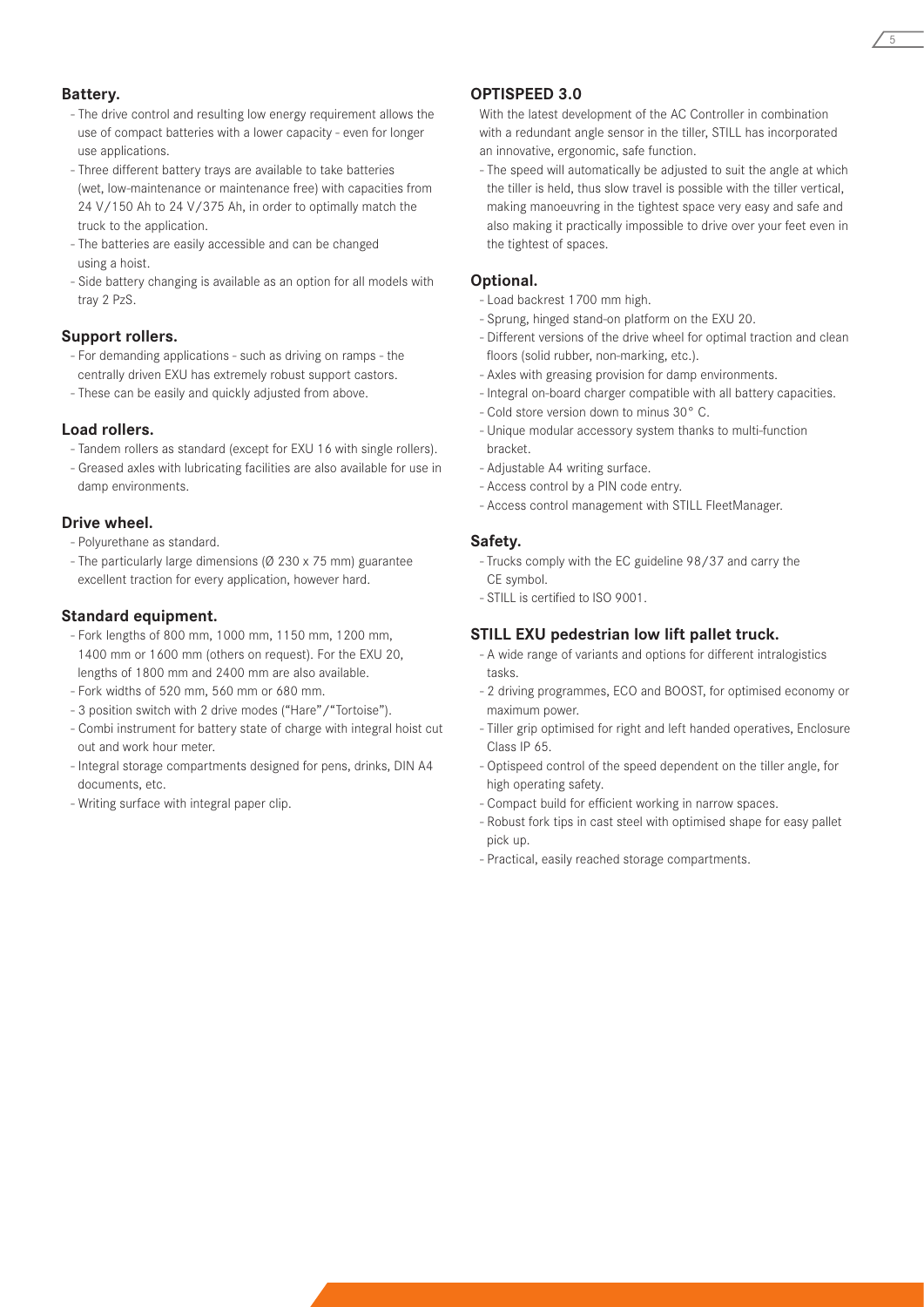|                  | 1.1  | Manufacturer                                                             |                 |              | (1)<br><b>STILL</b> | <b>STILL</b><br>(2)                         |              |  |
|------------------|------|--------------------------------------------------------------------------|-----------------|--------------|---------------------|---------------------------------------------|--------------|--|
|                  | 1.2  | Manufacturer's model designation                                         |                 |              | EXU-H               | <b>EGU 30</b>                               |              |  |
| Characteristics  | 1.3  | Power supply (electric, diesel, petrol, gas, mains electric)             |                 |              | Electric            | Electric                                    |              |  |
|                  | 1.4  | Type of control (hand, pedestrian, stand-on, rider seated, order picker) |                 |              | Pedestrian          | Tiller                                      |              |  |
|                  | 1.5  | Carrying capacity/load                                                   |                 |              | 2000/800            | 3000                                        |              |  |
|                  | 1.6  | Load centre                                                              | C               | mm           | 600                 | 600                                         |              |  |
|                  | 1.8  | Load distance                                                            | X               | mm           | 1028                | 872                                         |              |  |
|                  | 1.9  | Wheelbase                                                                | V               | mm           | 1468                | 1347                                        | 1419         |  |
|                  | 2.1  | Weight (inc. battery)                                                    |                 | kg           | 550                 | 354                                         | 363          |  |
| Weights          | 2.2  | Axle loading laden<br>drive end/load end                                 |                 | kg           | 972/1586            | 1037/2529 (1043/2531) 1065/2586 (1077/2591) |              |  |
|                  | 2.3  | drive end/load end<br>Axle loading unladen                               |                 | kg           | 422/128             | 432/134 438/136) 490/161 (503/165)          |              |  |
|                  | 3.1  | Tyres                                                                    |                 |              | Polyurethane        | Polyurethane                                |              |  |
|                  | 3.2  | Tyre size<br>drive end                                                   |                 | mm           | Ø 230x75            | 250/100                                     |              |  |
|                  | 3.3  | Tyre size<br>load end                                                    |                 | mm           | 2x Ø 85x60          | 85x70                                       |              |  |
| Wheels   Chassis | 3.4  | Support roller size                                                      |                 | mm           | 2x Ø 125x40         |                                             |              |  |
|                  | 3.5  | Wheels, number $(x =$ drive wheel)<br>drive end/load end                 |                 |              | $1x-2/4$            | $1x-2/4$                                    |              |  |
|                  | 3.6  | Track width<br>drive end $ b_{10} $                                      |                 | mm           | 469                 |                                             |              |  |
|                  | 3.7  | Track width<br>load end $ b_{11} $                                       |                 | mm           | 388                 | 358 / 398 / 488                             |              |  |
|                  | 4.4  | Lift                                                                     | h <sub>3</sub>  | mm           | 560                 | 135                                         |              |  |
|                  | 4.6  | Initial lift                                                             | h <sub>5</sub>  |              | 130                 |                                             |              |  |
|                  | 4.9  | Tiller height in drive position<br>$min./max.$ h <sub>14</sub>           |                 | mm           | 740/1230            | 782/1252                                    |              |  |
|                  | 4.15 | Fork height lowered                                                      | $h_{13}$        | mm           | 91                  | 85                                          |              |  |
| Basic dimensions | 4.19 | Overall length unladen                                                   | $\vert_1$       | mm           | 1785                | 1819                                        | 1891         |  |
|                  | 4.20 | Length inc. fork back                                                    | $\vert_2$       | mm           | 646                 | 671                                         | 743          |  |
|                  | 4.21 | Overall width                                                            | b <sub>1</sub>  | mm           | 720                 | 710                                         |              |  |
|                  | 4.22 | Fork dimensions                                                          |                 |              | 55/184/1190         | 50/162/1150                                 |              |  |
|                  | 4.25 | Overall fork width                                                       | b <sub>5</sub>  | mm           | 564                 | 520/560/650                                 |              |  |
|                  | 4.32 | Floor clearance, centre of wheelbase                                     | m <sub>2</sub>  | mm           | 20                  | 168                                         |              |  |
|                  | 4.34 | Working aisle width for pallet 800 x 1200 lengthways (b12 x l6)          | A <sub>st</sub> | mm           | 2033                | 2112                                        | 2184         |  |
|                  | 4.35 | Turning radius                                                           | W <sub>a</sub>  | mm           | 1661                | 1584                                        | 1656         |  |
|                  | 5.1  | Travel speed<br>laden/unladen                                            |                 | km/h         | 6.0/6.0             | 6/6                                         |              |  |
|                  | 5.2  | Lifting time<br>laden/unladen                                            |                 | $\mathbb S$  | 3.0/2.2             | 0.03/0.076                                  |              |  |
|                  | 5.3  | Lowering time<br>laden/unladen                                           |                 | $\mathsf S$  | 3.0/3.0             | 0.045                                       |              |  |
| Performance data | 5.8  | max. gradeability kB 5<br>laden/unladen                                  |                 | %            |                     | 7/20                                        |              |  |
|                  | 5.9  | Acceleration time (over 10 m)<br>laden/unladen                           |                 | $\mathsf{s}$ |                     |                                             |              |  |
|                  | 5.10 | Service brake                                                            |                 |              | electromagnetic     | electrical, by releasing the drive switch   |              |  |
|                  | 6.1  | Drive motor, Rating S2 = 60 min                                          |                 | kW           | 1.2                 | 2.5                                         |              |  |
|                  | 6.2  | Hoist motor, Rating at $S3 = 15%$                                        |                 | kW           | 2.2                 | 1.8                                         |              |  |
| E-Motor          | 6.3  | Battery to DIN 43531/35/36; A, B, C, no                                  |                 |              | IEC 254-2; B        | DIN 43535 B                                 |              |  |
|                  | 6.4  | Battery voltage, rated capacity K5                                       |                 | V/Ah         | 24V/240Ah           | 24/220 (250)                                | 24/330 (375) |  |
|                  | 6.5  | Battery weight ± 5% (dependent on make)                                  |                 | kg           | 220                 | 212 (220)                                   | 288 (305)    |  |
|                  | 6.6  | Energy consumption to VDI cycle                                          |                 | kWh/h        |                     |                                             |              |  |
|                  | 8.1  | Drive control                                                            |                 |              | Pulse control       | Electric                                    |              |  |
| Other            | 8.4  | Sound level, at driver's ear                                             |                 | dB(A)        | 68                  | < 70                                        |              |  |
|                  |      |                                                                          |                 |              |                     |                                             |              |  |

Optional hinged platform (rider/pedestrian)

| 1.2  | Manufacturer's model designation                                             |                             |                      |      | EXU-H    |
|------|------------------------------------------------------------------------------|-----------------------------|----------------------|------|----------|
| 1.5  | Carrying capacity/load                                                       |                             | $\Omega$             | kg   | 2000/800 |
| 2.1  | Weight (inc. battery)                                                        |                             |                      | kg   |          |
| 2.2  | Axle loading laden                                                           | drive end/load end          |                      | kg   |          |
| 2.3  | Axle loading unladen                                                         | drive end/load end          |                      | kg   |          |
| 4.9  | Tiller height in drive position                                              | $min./max.$ h <sub>14</sub> |                      | mm   | 1035     |
|      |                                                                              |                             | $h_{14}$             | mm   | 675      |
| 4.19 | Overall length unladen                                                       |                             | $\vert$ 1            | mm   | 2313     |
|      |                                                                              |                             | I1                   | mm   | 1922     |
| 4.20 | Length inc. fork back                                                        |                             | $\vert$ <sub>2</sub> | mm   | 1077     |
|      |                                                                              |                             | l2                   | mm   | 685      |
| 4.34 | Working aisle width for pallet 800 x 1200 lengthways ( $b_{12} \times l_2$ ) |                             | A <sub>st</sub>      | mm   | 2486     |
|      |                                                                              |                             | Ast                  | mm   | 2110     |
| 4.35 | Turning radius                                                               |                             | W <sub>a</sub>       | mm   | 2114     |
|      |                                                                              |                             | W <sub>a</sub>       | mm   | 1738     |
| 5.1  | Travel speed                                                                 | laden/unladen               |                      | km/h | 6.0/6.0  |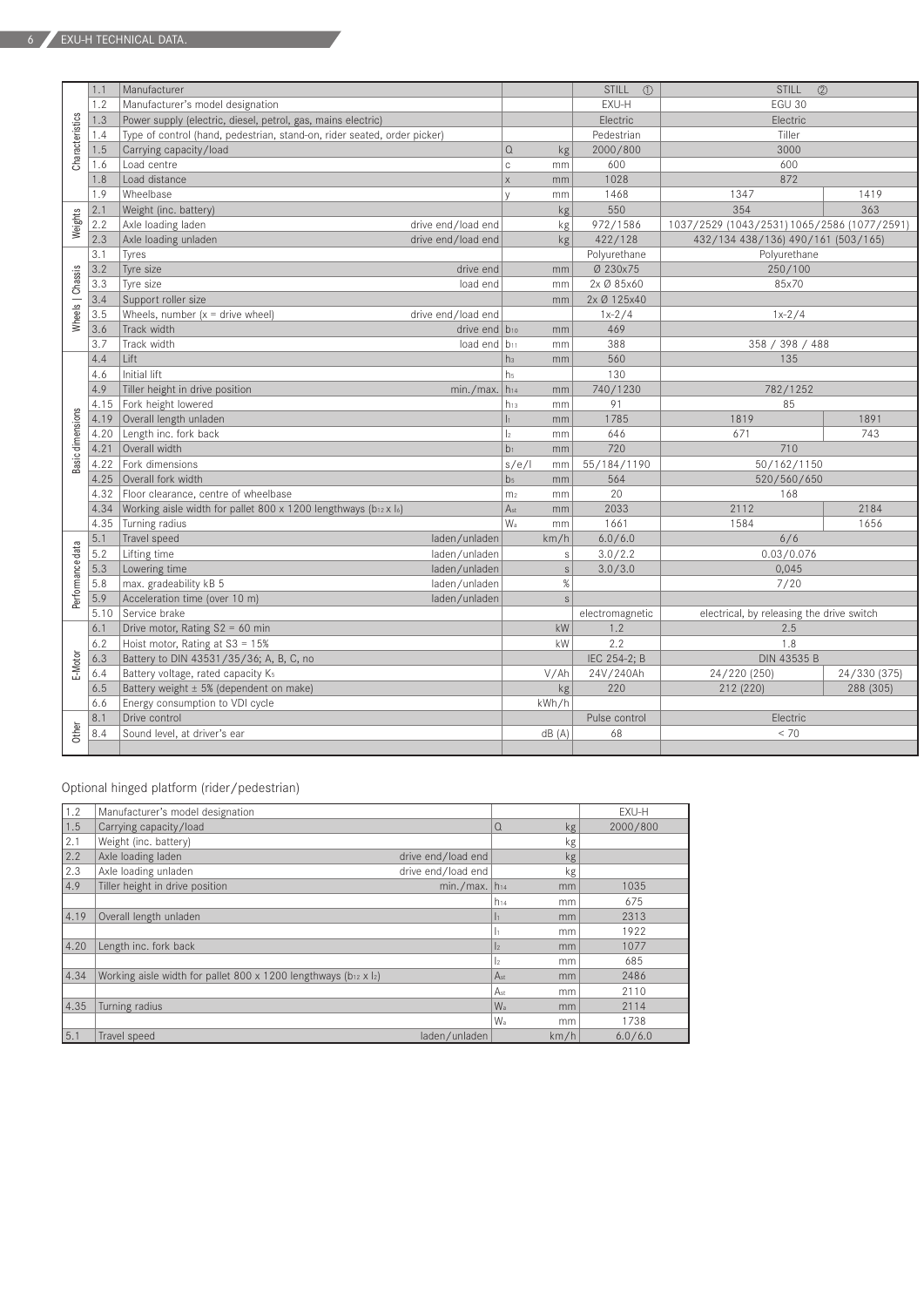



7

#### **EXU-H.**

As a variant on the standard low lift pallet truck, the EXU-H has the same product benefits as the new EXU range. In addition to this, there are important special features which make the EXU-H a perfect all-round truck:

- Extra order picking lift of 690 mm lift height giving a picking height of 775 mm from the floor, taking the strain off the back, and reducing fatigue levels.
- Additional area of application as an order picker, mobile working table with variable working height, in the block storage or as a high lift pallet truck.
- With a capacity of 2000 kg the initial lift allows the EXU-H to be used as a loading and unloading truck.
- The order picking lift has a residual capacity of 800 kg (at 600 mm load centre).
- Hoisting and lowering as standard from auxiliary buttons on the tiller; basic lift and order picking lift can be controlled separately.

#### **Standard equipment.**

- Standard fork lengths from 1190 mm.
- Fork widths 524 mm or 564 mm.
- A4 writing surface with paper clamp integrated into the battery lid.
- Battery tray can take batteries with a capacity of 24 V/200 Ah.

# **Options for EXU-H.**

In addition to all the options available for the standard EXU, the EXU-H can be equipped with the following further options:

- Special load back rest 800 mm high to ensure greater safety with the pallet raised.
- Hinged and sprung stand-on platform for transport duties over medium or longer runs.
- Entry and exit rollers on the fork tips to facilitate the picking up of pallets from the side.